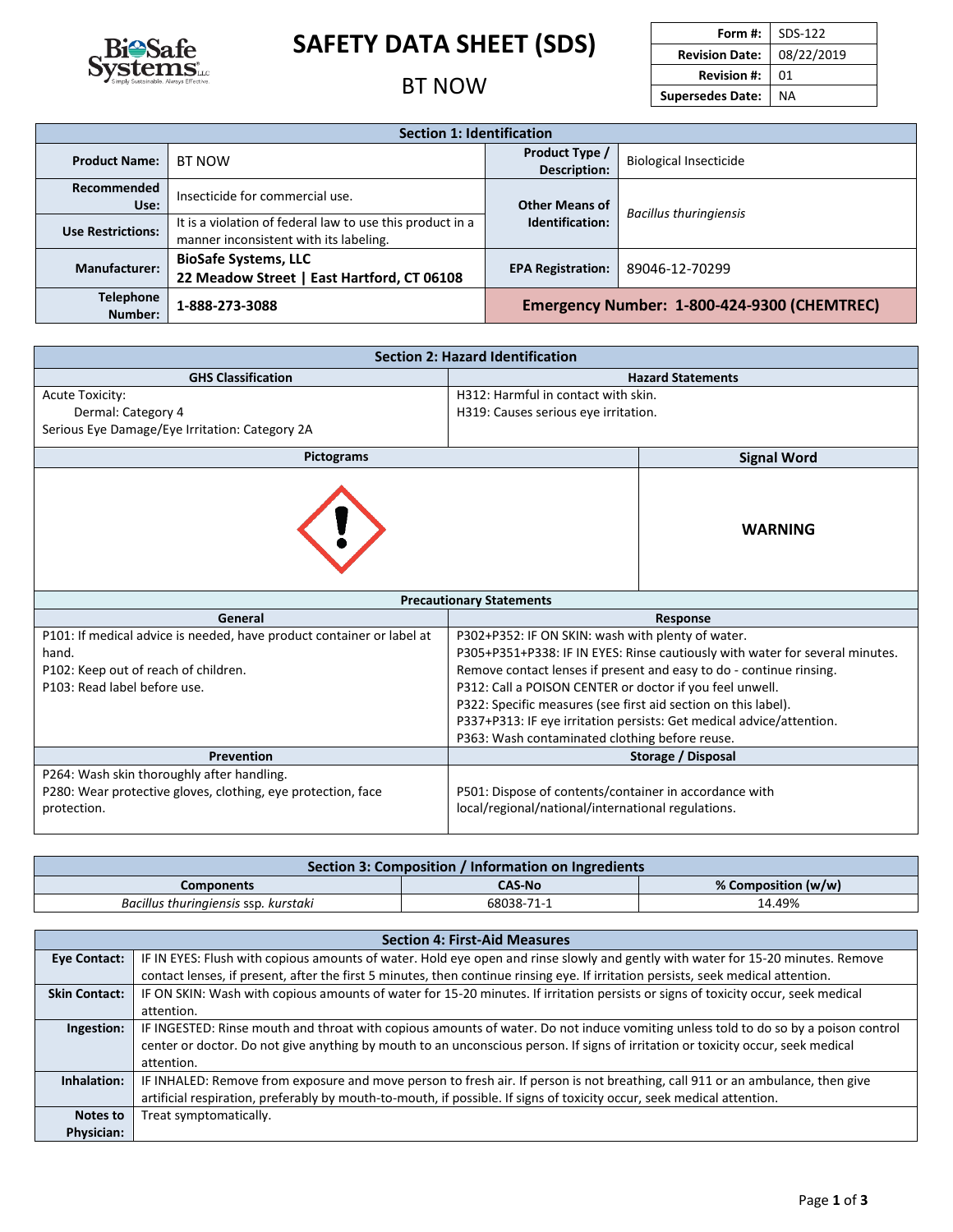

# **SAFETY DATA SHEET (SDS)**

#### **BT NOW**

|                         | Form #: $\vert$ SDS-122 |
|-------------------------|-------------------------|
| <b>Revision Date:</b>   | 08/22/2019              |
| <b>Revision #:</b>      | 01                      |
| <b>Supersedes Date:</b> | ΝA                      |
|                         |                         |

| <b>Section 5: Fire-Fighting Measures</b>                                                                                                                  |                                                                                                                                     |                                            |
|-----------------------------------------------------------------------------------------------------------------------------------------------------------|-------------------------------------------------------------------------------------------------------------------------------------|--------------------------------------------|
|                                                                                                                                                           | <b>Suitable Extinguishing Media:</b>                                                                                                | Water spray, carbon dioxide, alcohol foam. |
|                                                                                                                                                           | <b>Unsuitable Extinguishing Media:</b>                                                                                              | Avoid heavy hose streams.                  |
|                                                                                                                                                           | <b>Combustion Products:</b><br>None known.                                                                                          |                                            |
| <b>Unusual Fire and Explosion Hazards:</b><br>None known.                                                                                                 |                                                                                                                                     |                                            |
| Full chemical protection suits and boots (rubber or PVC) and self-contained breathing apparatus. Cordon the area to keep out all<br><b>Protective</b>     |                                                                                                                                     |                                            |
| <b>Equipment for</b>                                                                                                                                      | unnecessary personnel. Keep upwind. Use large quantities of water spray to fight fire. Cool containers / tanks with water spray. If |                                            |
| safe to do, move product away from fire to secure area. Eliminate all possible sources of ignition and remove flammable material.<br><b>Firefighters:</b> |                                                                                                                                     |                                            |

| <b>Section 6: Accidental Release Measures</b> |                                                                                                                           |  |
|-----------------------------------------------|---------------------------------------------------------------------------------------------------------------------------|--|
| <b>Personal Precautions:</b>                  | Ventilate enclosed areas. Wear appropriate personal protective equipment, avoid direct contact. Avoid inhalation,         |  |
|                                               | ingestion and contact with skin and eyes.                                                                                 |  |
| <b>Emergency Procedures:</b>                  | Eliminate all ignition sources (no smoking, flares, sparks or flames in immediate area). Ventilate closed spaces before   |  |
|                                               | entering.                                                                                                                 |  |
| <b>Environmental Precautions:</b>             | Prevent undiluted spillage from entering sewers, basements or watercourses.                                               |  |
| <b>Methods and Material for</b>               | If spilled on a solid surface, such as road or pavement, dike and absorb with inert material, such as clay or sand, sweep |  |
| <b>Containment and Clean-Up:</b>              | up and place in a container for disposal. Flush area with water to dilute remaining material.                             |  |

| <b>Section 7: Handling and Storage</b> |                                                                                                                                           |  |  |
|----------------------------------------|-------------------------------------------------------------------------------------------------------------------------------------------|--|--|
| Handling:                              | Avoid contact with skin, eyes or clothing. Wash thoroughly with soap and water after handling and before eating, drinking, chewing gum,   |  |  |
|                                        | using tobacco or using the toilet. Remove and wash contaminated clothing before reuse.                                                    |  |  |
| Storage:                               | Store in a cool area at temperature between 39 °F (4 °C) and 68 °F (20 °C); long exposure to higher temperature may reduce activity. This |  |  |
|                                        | product should be used within 12 months of the date of manufacture. Store container upright and keep tightly closed when not in use.      |  |  |
|                                        | After extended storage, shake or stir contents to assure a uniform suspension.                                                            |  |  |
| Incompatible Materials:   None known.  |                                                                                                                                           |  |  |

| Section 8: Exposure Controls / Personal Protection |                                                                                                                                                                                        |                                                     |           |  |  |  |
|----------------------------------------------------|----------------------------------------------------------------------------------------------------------------------------------------------------------------------------------------|-----------------------------------------------------|-----------|--|--|--|
|                                                    |                                                                                                                                                                                        | <b>Components with Workplace Control Parameters</b> |           |  |  |  |
| Component                                          | <b>ACGIH</b>                                                                                                                                                                           | <b>OSHA</b><br><b>NIOSH</b>                         |           |  |  |  |
| <b>Bacillus thuringiensis</b>                      | NА                                                                                                                                                                                     | ΝA                                                  | <b>NA</b> |  |  |  |
| <b>Engineering Controls:</b>                       | Ensure adequate ventilation. Emergency eye wash stations / emergency showers should be available in the<br>immediate vicinity of any potential exposure.                               |                                                     |           |  |  |  |
| <b>General Hygienic Practices:</b>                 | Do not eat, drink or smoke during use. Wash hands immediately after handling the product.                                                                                              |                                                     |           |  |  |  |
| <b>Personal Protective Equipment</b>               |                                                                                                                                                                                        |                                                     |           |  |  |  |
| <b>Respiratory Protection:</b>                     | None needed during normal conditions of use. If potential exposure to aerosol in enclosed, poorly ventilated area,<br>use air purifying respirator with dust/mist filter if necessary. |                                                     |           |  |  |  |
| Eye / Face Protection:                             | Safety glasses or goggles if splashes are expected to occur.                                                                                                                           |                                                     |           |  |  |  |
| <b>Hand Protection:</b>                            | Latex or nitrile gloves.                                                                                                                                                               |                                                     |           |  |  |  |
| <b>Skin / Body Protection:</b>                     | Long sleeves and pants suitable for dispensing liquid.                                                                                                                                 |                                                     |           |  |  |  |

| <b>Section 9: Physical and Chemical Properties</b> |                     |                        |                                          |           |                             |                    |
|----------------------------------------------------|---------------------|------------------------|------------------------------------------|-----------|-----------------------------|--------------------|
| Appearance:                                        | Light brown liquid. | Odor:                  | Slightly acidic.                         |           | <b>Odor Threshold:</b>      | <b>NA</b>          |
| <b>Physical State:</b>                             | Liquid.             | pH:                    | $4.8 - 5.4$                              |           | <b>Specific Gravity:</b>    | $1.10 - 1.15$ g/mL |
| <b>Melting Point:</b>                              | <b>NA</b>           | <b>Freezing Point:</b> | <b>NA</b>                                |           | <b>Boiling Point:</b>       | 100°C (212°F)      |
| <b>Flash Point:</b>                                | <b>NA</b>           | Flammability:          | <b>NA</b>                                |           | <b>Flammability Limits:</b> | <b>NA</b>          |
| <b>Vapor Pressure:</b>                             | <b>NA</b>           | <b>Vapor Density:</b>  | <b>NA</b>                                |           | Solubility:                 | Complete.          |
| Evaporation                                        | <b>NA</b>           | <b>Auto-Ignition</b>   | <b>NA</b>                                |           | Decomposition               | <b>NA</b>          |
| Rate:                                              |                     | Temperature:           |                                          |           | Temperature:                |                    |
| <b>Relative Density:</b>                           | <b>NA</b>           |                        | Partition Coefficient n-octanol / water: | <b>NA</b> | Viscosity:                  | <b>NA</b>          |

| Section 10: Stability and Reactivity                                      |                                              |  |
|---------------------------------------------------------------------------|----------------------------------------------|--|
| Non-reactive under normal handling and storage conditions.<br>Reactivity: |                                              |  |
| Stability:                                                                | Stable under recommended storage conditions. |  |
| <b>Conditions to Avoid:</b>                                               | Direct sunlight. Excessive heat >68°F.       |  |
| <b>Incompatible Materials:</b>                                            | None known.                                  |  |
| <b>Hazardous Decomposition Products:</b>                                  | None known.                                  |  |